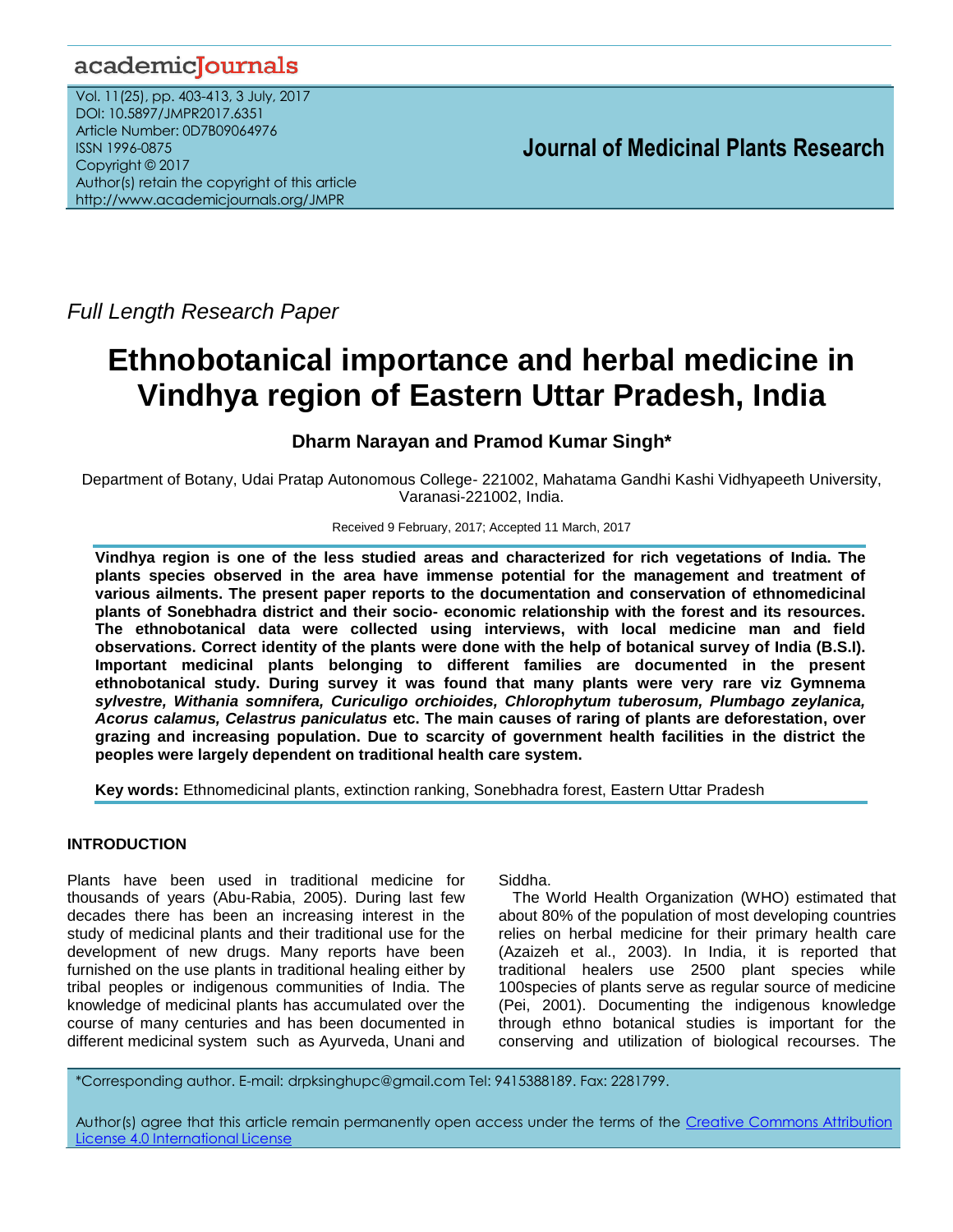ethnobotany of Vindhya region is a very important and acknowledgeable all over the world. This science showed healthy relationship between human and nature and provides possibilities of finding new user for medicinal plants and can be used to discover new medicines derived from plant origin (Henrich, 2000).

In India there are 550 tribal's communities covered under 227 ethnic groups residing in about 5000 villages in different forest and vegetation type (Sikarwar, 2002). India with its glorious past to the traditional medical system and use pattern of different plants is one of eight major centers of the origin and diversification of domesticated taxa having rich biodiversity.

Sonebhadra district of Vindhya region is one of the less studied regions of India for its ethnobotanical values and therapeutic importance. Local herbs and other plants resources found in that area are the principal sources of medicine for the treatment of various diseases. Local tribal peoples and vaidyas have great knowledge of plants and plant parts for the treatment of diseases. But due to increasing population, over grazing, industrialization many plant become rare in this area. Present study report shows that the area needs conservation and regeneration strategies of the rare medicinal plants and their pharmacological importance in modern medicine system.

#### **MATERIALS AND METHODS**

#### **Study area**

The area under investigation for ethnomedicinal studies falls under district Sonebhadra, U.P. India and came into existence in 1989 after division of district Mirzapur (Figure 1). It is the largest district of Uttar Pradesh in area. It is situated on Vindhyan plateau and Kaimur range lying between 24°42' N to 25°3'55' N and 83°3' 24" E to 83°22'55" E, covering an area of 6788 km. It is present in the extreme south east of the state and is bound by Mirzapur district to the northwest, Chandauli district to north, Bihar state to the northeast, Jharkhand State to the east, Chhattisgarh State to the south and Madhya Pradesh State to the west.

Climatically, the area is dry tropical type. The summer temperature ranges between 22.8 to 42°C and winter between 8 to 17.5°C. The temperature in summer may reach up to 45°C and in winter below 5°C (up to 2°C).The average annual rainfall is 1065 mm. The forest is of tropical dry deciduous type covering an area of 2447 km<sup>2</sup> (Dense Forest – 1078 km<sup>2</sup> open Forest – 1369 km<sup>2</sup>).

Population of the area was 5.46  $km^2$  and population density was 4,094.9 inh/km<sup>2</sup>. The tribal inhabitants of this area are Agaria, Baiga, Dhangar, Chero, Painika, Gond, Kharwar, Dharkar and Kol.

The earlier work in Vindhya region was done by Maheshwari et al. (1981), Singh and Maheshwari (1989), Jain (1991), Singh and Prakash (1996), Upadhyay and Singh (2005), Singh et al. (1991), Singh and Singh (2009), Prakash (2011), Mourya et al. (2015) and Singh and Shukla (2017).

#### **Approach**

The extensive ethnobotanical studies of the area were conducted during the period 2012 to 2016 with the help of tribal people and village medicine-men. Regular trips of the area were made during in summer, monsoon and winter season for collection and observation of different ethnomedicinally important plants. Information regarding ethnomedicinal plants of the area was collected through interviews with many persons who had the traditional knowledge of these medicinal plants (Xavier et al., 2014).

The methods used for ethnobotanical data collection were semistructured interviews with the questionnaire based upon health problems, diagnosis and treatment methods, local name of medicinal plants, plant parts used methods of application, threats to medicinal plants and conservation practices were carefully recorded. During field survey, observation on the habit, habitat, flowering time, fruiting time, fragrance and colour of bark was recorded in the field diary. It has also noticed that which parts of plants is useful for medicine. The medicinal plants were identified photographed and sample specimen was collected for the preparation of herbarium. The status of all the medicinal plants was recorded as abandoned and rare as per healer's perception during the semi structures interview.

#### **Data analyses**

Ethnobotanical data were analyzed and summarized by using Microsoft Excel and Ms Word. It has been also indicated that study area, dominating families and other ethnobotanical values of the plants.

#### **RESULTS**

Data collected through ethnobotanical survey include plants species with their vernaculars uses. The tribes of Sonebhadra district were using 171 plants belonging to 77 families. The most commonly represented families are Fabaceae, Malvaceae, Asteraceae, Zingiberaceae, Convovulaceae, Solanaceae, Acanthaceae, Rutaceae, Apocynaceae, Moraceae, Euphorbiaceae and Liliaceae (Figure 2). The present report on medicinal plants showed that shrubs made up the highest proportion being represented with herbs (62) Shrubs (38) Trees (54) and Climbers (17). The plant parts used widely to treat human and livestock health problems included root, stem, bark and other parts. The plant parts used by tribes to treat the various ailments in the area were leaves.

Though more than 45 different types of diseases were recorded as human health problems in the district. The medicinal plants were generally used for diarrhea, dysentery, snake bite, skin diseases, cough, stomach pain, and kidney disorder leucorrhoea and pulmonary troubles.

The presence of a large number of ethnomedicinal plant species which indicates the area has a very high diversity of medicinal plants and it is a site for various indigenous knowledge. But many plants have been found rare in many areas such as *Gymnema sylvestre, Withania somniera, Raulwolfia serpentina, Plumbago zeylanica, Curiculigo orchoides, Chlorophytum tuberosum, Tinospora cardifolia, Hemidesmus indicus, Acorus calamus,* e.t.c. Therefore there is an urgent need for the conservation of these plants. In all these plants, *W. somniera, G. sylvestre, C. orchoides* are in critical condition (Figure 3). The main cause of rarity of these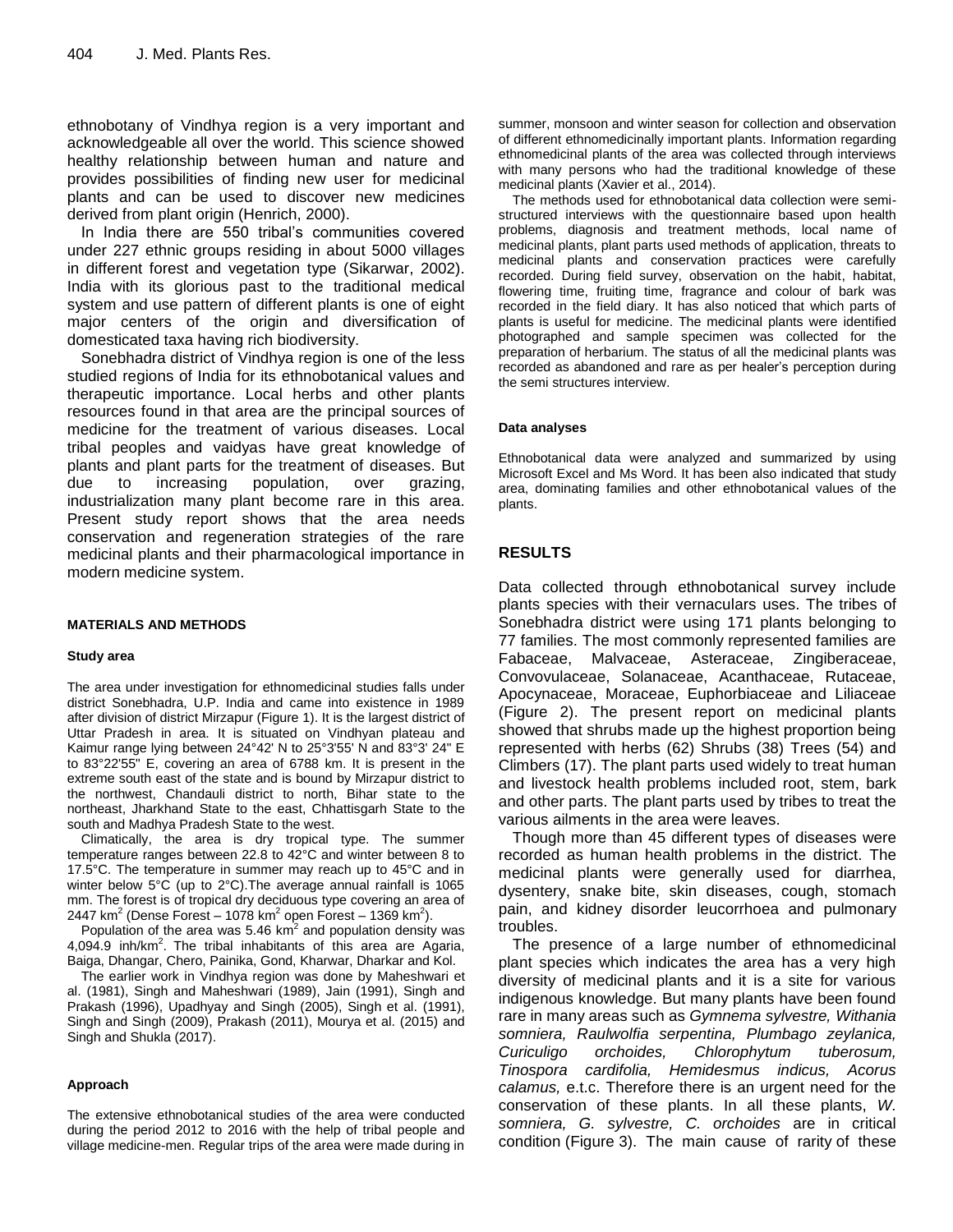

**Figure 1.** Map showing the study sites of District Sonebhadra, Eastern U.P.



**Figure 2.** Chart showing the plants dominating family use in Sonebhadra District.

plants are deforestation, over grazing, increasing population, uneducation, migration towards the city of youth etc. Due to lack of interest among the younger generation of tribes as well as their tendency to migrate to city for lucrative jobs, the area faces the possibility of losing this wealth of knowledge.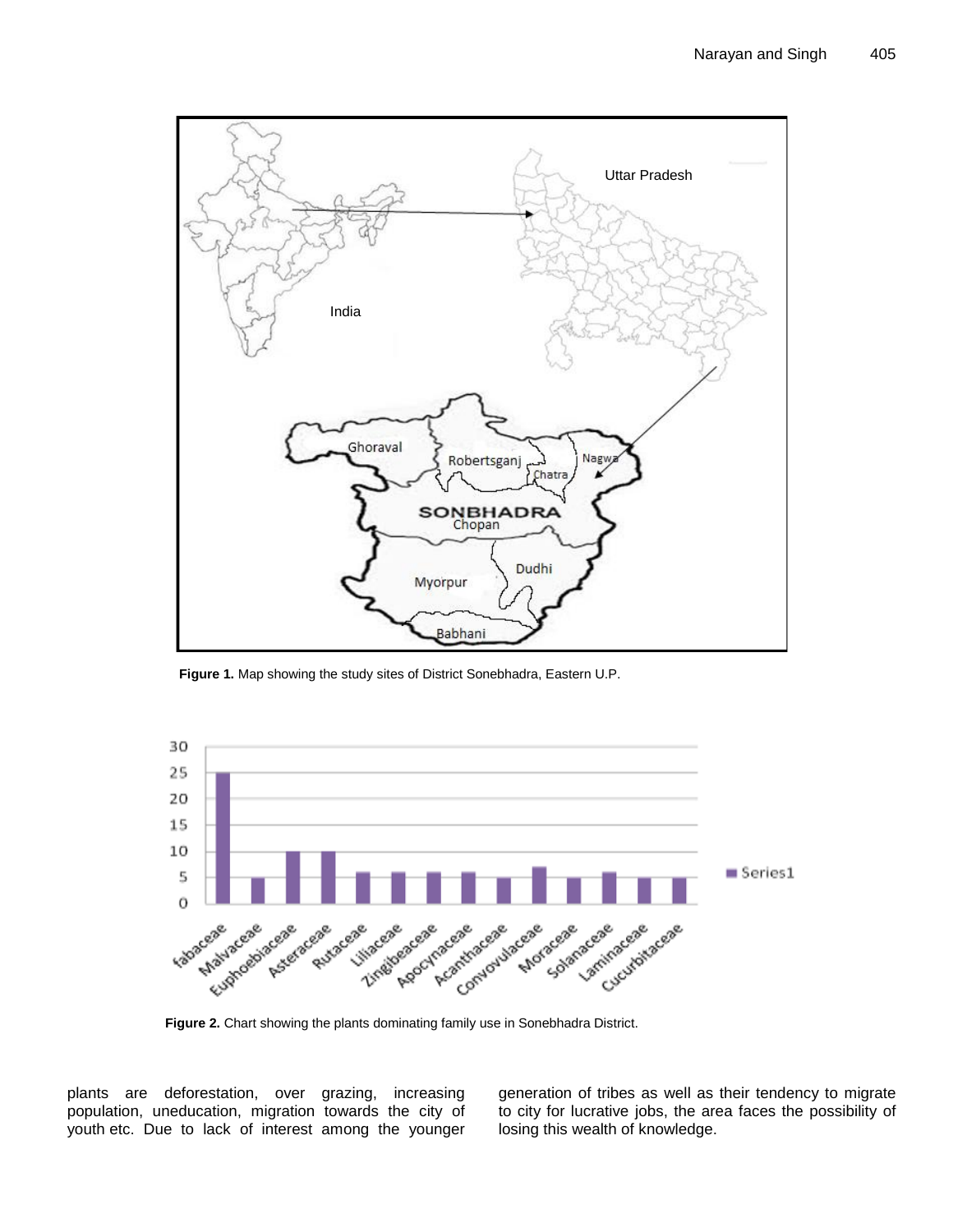

**Figure 3.** Some endangered ethnomedicinal plants of Sonebhadra district of Eastern Uttar Pradesh.

# **DISCUSSION**

The study area is very diversified and rich with strong ethnobotanical traditional among tribes and ethnic communities. Very large number of medicinal plants and their preparations were used for the treatment of various diseases by local herbal medicine man. Thus the study indicates that the ethnic peoples of the area largely depend on the wild medicinal plants for cure of their ailments. Due to the lack of the government health facilities in the district, the peoples are largely dependent on the traditional health care system. This practice would definitely affect the availability of these plants and some of the plants would become threatened in the future. Thus, the area faces over exploitation and over population. Moreover, some factors viz. deforestation, agricultural expansion, overgrazing and frequent drought were observed by the researcher as main cause for the reduction in growth of medicinal plants. The effort to conserve medicinal plants in this district of central India was observed to be very poor. Hence, efforts must be taken to protect these species in this area involving the local communities in preservation and conservation aspects; otherwise there would be the possibility of losing the wealth of ethnomedicinally and globally important plants in future. Although, some traditional practitioners have started to conserve medicinal plants by cultivating

at home gardens and their effort was minimal. Moreover, due to lack of interest among the younger generation of tribes as well as their tendency to migrate to cities for lucrative jobs, this wealth of knowledge on ethno medicinal plants of the area may be lost. Hence, proper attention is urgently required to scientifically validate the information gathered on ethno medicinal plants of the area through pharmacological and reverse pharmacological investigations. The local peoples should also aware about the nature.

The survey report presented in Table 1 also emphasizes that the tribal peoples of the area mostly uses leaves of the ethnomedicinal plants as source of medicine.

## **CONFLICT OF INTERESTS**

The authors have not declared any conflict of interests.

# **ACKNOWLEDGEMENT**

The authors are grateful to the inhabitants of Sonbhadra district for providing the traditional knowledge. Special thanks go to the tribals and vaidas because without their support it was impossible to collect the information.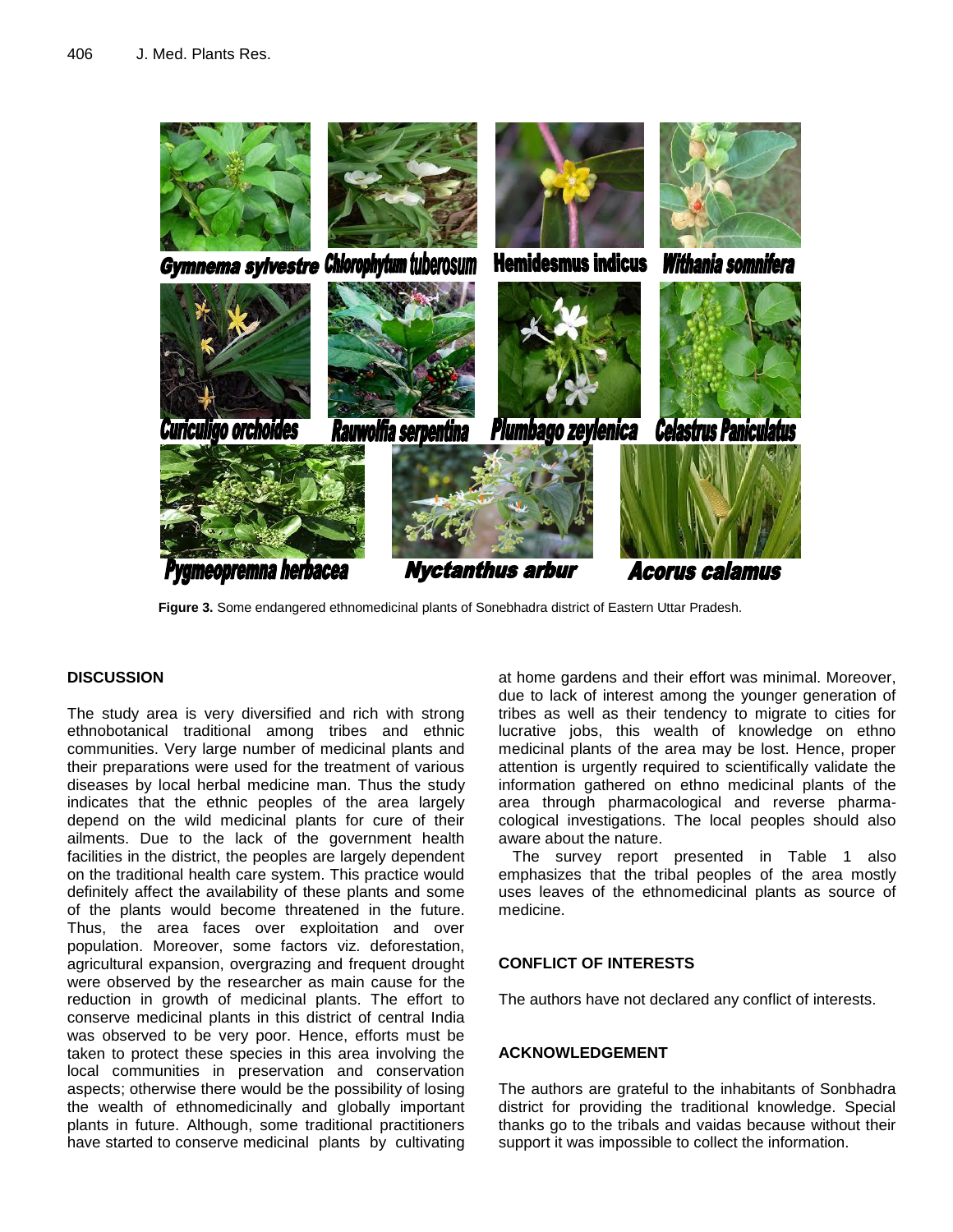**Table 1.** List of Important medicinal plants distributed in Vindhya region of Eastern, Uttar Pradesh.

| S/No.          | <b>Plants Name</b>                             | Vernacular<br>name | Family           | Habit   | <b>Plants parts</b> | <b>Pharmacological Values</b>                                                                                                              |
|----------------|------------------------------------------------|--------------------|------------------|---------|---------------------|--------------------------------------------------------------------------------------------------------------------------------------------|
| $\mathbf{1}$   | Abrus precatorious (Linn.)                     | Ratti /Gumachi     | Fabaceae         | Climber | Seed Powder         | Seed are made into powder and given in small dose to subside pain due to asthma.                                                           |
| $\overline{2}$ | Acorus calamus (Linn.)                         | Ghorbach           | Areceae          | Herb    | Leaf                | 10 to 20 leaves paste are mixed with water and form Kara for cough. Leaves paste are also<br>used in snake biting area and for bronchitis. |
| 3              | Abutilon indicum (Linn) Sweet.                 | Kanghi             | Malvaceae        | Herb    | Root and Bark       | Root and bark powder is given with honey once a day for safe pregnancy.                                                                    |
| 4              | Acacia catechu (Linn.f.) Willd.                | Khair, Katha       | Fabaceae         | Tree    | <b>Bark</b>         | Bark is used in antistingrent used in leprosy. Wood is used for digestive and respiratory<br>disease.                                      |
| 5              | Acacia leucophloea (Roxb.) Wild.               | Rewenja            | Mimosae          | Tree    | <b>Bark</b>         | Bark decoction is given with water twice a day to treat diarrhea.                                                                          |
| 6              | Acacia sinuata (Lour.) Merr.                   | Shikakai           | Fabaceae         | Shrub   | Fruit               | Fruits are expectorant. It is used in Cough and Jaundice.                                                                                  |
| $\overline{7}$ | Acacia nilotica (Linn.)                        | Babul              | Fabaceae         | Tree    | <b>Bark</b>         | Bark powder mix with neem and eaten twice a day to remove diabetes.                                                                        |
| 8              | Allium cepa (Linn.)                            | Piyaj              | Apiaceae         | Herb    | <b>Bulb</b>         | Juice of bulb given orally twice a day to remove ophthalmic disease.                                                                       |
| 9              | Aesculus<br>indica<br>(Colebr.ex.Comb.)        | Pangar             | Hippocastanaceae | Herb    | Seed powder         | Seed powder, half teaspoon is given twice a day for a month to treat Leucorrhoea.                                                          |
| 10             | Acalypha hispida (Burm.)                       | Kuppi              | Euphorbiceae     | Herb    | Leaf                | Leaf Paste with black pepper powder is made into tablets and given for cold and cough.                                                     |
| 11             | Achyranthes aspera (Linn.)                     | Chichidi           | Amaranthaceae    | Herb    | Root and Leaf       | The root of the paste is used by some tribes for easy delivery. Leaves juices are taken twice to<br>remove bronchitis disease.             |
| 12             | cordifolia<br>Adina<br>(Roxb.)HK.f.ExBradis    | Haldu              | Rubiaceae        | Tree    | Stem                | Stem bark is used in malaria fever, abdominal disorder, inflammation, wound and ulcer.                                                     |
| 13             | Ageratum conyzoides (Linn.)                    | Koobhi             | Asteraceae       | Herb    | Leaf                | Leaves juices is taken internally in leprosy and other skin diseases.                                                                      |
| 14             | Agave americana (Linn.)                        | Hathichingara      | Agaveceae        | Tree    | Leaf                | Leaves paste are used in cancer, ulcer and Syphilis.                                                                                       |
| 15             | Aegle marmelos (Linn.)Corr.                    | Shilphar           | Rutaceae         | Tree    | Leaf and Fruit      | Ripe fruits pulp is given in the morning twice a day for 2-3 days to improve digestive disorder.                                           |
| 16             | Allium sativum (Linn.)                         | Lahsun             | Liliaceae        | Herb    | <b>Bulb</b>         | Paste of bulb is applied to remove ringworm.                                                                                               |
| 17             | Albizia lebbeck (Linn.) Benth.                 | <b>Siris</b>       | Fabaceae         | Tree    | Bark and Leaf       | Bark paste is applied on leucoderma. Leaves juices are used to cure night blindness.                                                       |
| 18             | Aloe barbendensis (Mill.)                      | Ghrit Kumari       | Liliaceae        | Herb    | Pulp                | Pulp of paste used as ant diabetic. Pulp is used to remove acne and pimples.                                                               |
| 19             | Alpinia galanga (Willd.)                       | Kulinjan           | Zingiberaceae    | Herb    | Root and Leaf       | Root and Leaves are used in rheumatic pain , cough and cold                                                                                |
| 20             | Alstonia scholaris (R.Br.)                     | Saptaparni         | Apocynaceae      | Tree    | <b>Bark</b>         | The bark powder is taken for rheumatic pain.                                                                                               |
| 21             | Amaranthus blitum (linn.)                      | Chaurai            | Amaranthaceae    | Herb    | Leaf                | Leaves are used as gastric disorder. It is also used in blood purifier.                                                                    |
| 22             | Amaranthus spinosus (Linn.)                    | Kately             | Amaranthaceae    | Shrub   | Leaf and root       | Boiled leaves and root are given to children as laxative. Fresh root collected and given in the<br>morning for spermatohoea.               |
| 23             | Amorphophallus companulatus<br>(Blume.)        | Suran              | Araceae          | Herb    | Rhizome             | Rhizome is used in gastric troubles and rheumatic pain.                                                                                    |
| 24             | Andographis paniculata (Nees.)                 | Kalmegh            | Acanthaceae      | Herb    | Leaf                | Leaves juices are used to drink as blood purifier, skin diseases and malaria.                                                              |
| 25             | Annona squamosa (Linn.)                        | Sharifa            | Annonaceae       | Tree    | Leaf and Fruit      | Leaf Juice is used as an antiseptic in animal wounds. Fruits are also useful in treatment of<br>ulcer and cancer.                          |
| 26             | latifolia<br>Anogeissus<br>(Roxb.)Wall.exBedd. | Dhaura             | Combretaceae     | Tree    | Root and Bark       | Root is used in scorpion bite. Powder of bark is given orally twice a day in diarrhea.                                                     |
| 28             | Anthocephalus<br>cadamba<br>(miq.)ex.Walp.     | Kadam              | Rubiaceae        | Tree    | Bark and Stem       | Stem bark paste with mustard oil is messaged over rheumatic affected body parts.                                                           |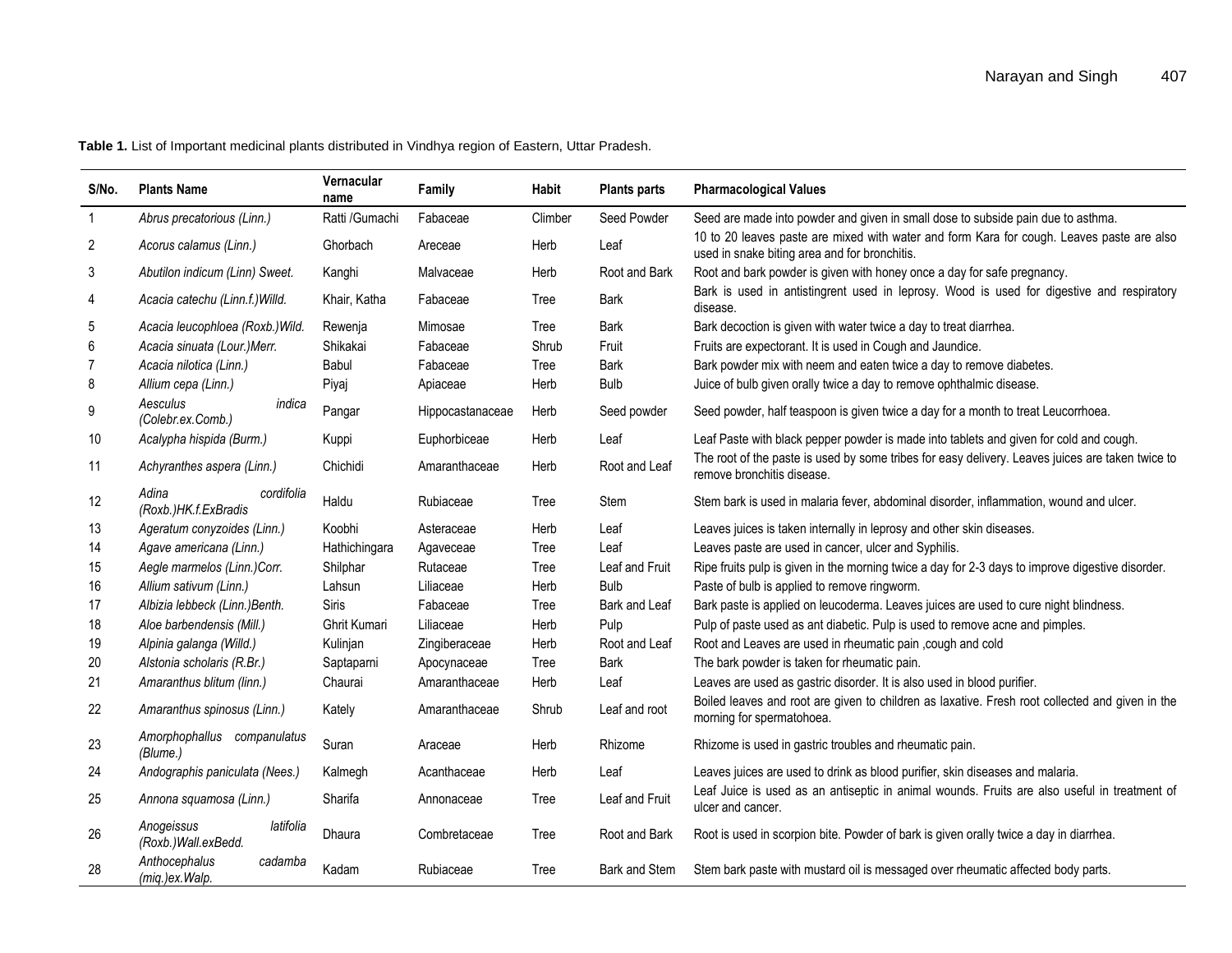## **Table 1** cont'd

| 29 | Argemone mexicana (Linn.)                       | Styanashi     | Papareveraceae     | Herb        | Root and Seed  | Root decoction is used to test gonorrhea .Seed paste is applied externally in body pain.                                                        |
|----|-------------------------------------------------|---------------|--------------------|-------------|----------------|-------------------------------------------------------------------------------------------------------------------------------------------------|
| 30 | Argyreia speciosa (Sweet.)                      | Convovulaceae | Samudrasokh        | Shrub       | Leaf and Stem  | Leaves are used to make kada for cough. Stem is used in skin diseases.                                                                          |
| 31 | Artocarpus<br>heterophyllus<br>(Lamk.)          | Kathal        | Moraceae           | Shrub       | Root and Leaf  | Root paste is used in asthma. Leaves are used in Wound healing.                                                                                 |
| 32 | Asparagus recemosus (Willd.)                    | Shatawar      | Liliaceae          | Shrub       | Root           | Root powder is taken orally with water or milk to remove leucorrhoea.                                                                           |
| 33 | Asphodelus tenuifolius (cav.)                   | Banpyaz       | Liliaceae          | Herb        | Seed and Root  | 5 to 10 seeds as used daily to remove toothache.                                                                                                |
| 34 | Azadirachata indica (Juss.)                     | Neem          | Meliaceae          | Tree        | Leaf           | Root paste is used as remove toothache.                                                                                                         |
|    |                                                 |               |                    |             |                | Leaves juice is used as blood purifier.                                                                                                         |
| 35 | Bacopa monneiri (Linn) Pennell.                 | Chhoti Bramhi | Poaceae            | Herb        | Leaf           | Dried leaf powder is given internally in the treatment of asthma.                                                                               |
| 36 | <b>Bambusa</b><br>arundinacea<br>(Retz.) Willd. | Bans          | Poaceae            | Shrub       | Leaf           | Leaves paste is used as healing of wounds.                                                                                                      |
| 37 | Barleria prionitis (Linn.)                      | Vajradanti    | Acanathaceae       | Shrub       | Leaf           | Leaves are chewed to cure toothache.                                                                                                            |
| 38 | Basella alba (Linn.)                            | Poi           | Basallaceae        | Herb        | Leaf and Fruit | Leaves are used in constipation and gonorrhea. Fruits juice is used in conjucunctivis.                                                          |
| 39 | Bauhinia variegata (Linn.)                      | Kachnar       | Fabaceae           | Tree        | Flower         | The flower is used with sugar as gentle laxative. The root decoction is given in dyspepsia.                                                     |
| 40 | Biophytum<br>sensitivum<br>(Linn.)D.C.          | Lajwanti      | Oxalidaceae        | Herb        | Root           | Root decoction is given in fever and urinary troubles.                                                                                          |
| 41 | Blumea lacera (Lour.) Merrill.                  | Kukarundha    | Asteraceae         | Shrub       | Leaf           | Leaf paste with black pepper powder is given in dog bite. Leaf juice is given to relives<br>piles.                                              |
| 42 | Boerhaavia diffusa (Linn.)                      | Gadahpunha    | Nyctaginaceae      | Herb        | Leaf and Root  | Leaves are used against snake bite. Decoction of root is used in the treatment to jaundice<br>and eye disease.                                  |
| 43 | Bombax ceiba (Linn.)                            | Semal         | <b>Bombaceae</b>   | Tree        | Bark and Leaf  | Bark is boiled with water and extract is taken as analgesic and in hemorrhage. Leaves<br>paste is applied in bitten spot in case of snake bite. |
| 44 | Boswellia<br>serrata<br>(Roxb.)ex.Colebr.       | Salai         | <b>Bursaraceae</b> | Tree        | Seed and Bark  | Seed are used in snake bite. Bark is used in diarrhea.                                                                                          |
| 45 | Buchanania lanzan (Spr.)                        | Chironji      | Anacardaceae       | Tree        | Bark and Seed  | Bark is used in cut and wound. Gum is used in diarrhea.                                                                                         |
| 46 | Butea monosperma (Roxb.)                        | Plas          | Fabaceae           | Tree        | Root and Leaf  | Extract of root is given as eye drop in night blindness. Fresh leaves coated with mustard<br>oil wound are bandage in rheumatic pain.           |
| 47 | Caesalpinia bonduc (Linn.) Roxb.                | Karanji       | Fabaceae           | Shrub       | Seed           | The seed powder is given to ladies against bleeding.                                                                                            |
| 48 | Caesalpinia crista (Linn.)                      | Katila        | Ceaslapiniaceae    | Climb<br>er | Seed           | Seeds are given orally in cough, cold and skin disease.                                                                                         |
| 49 | Calotropis procera (Ait.)R.Br.                  | Madar         | Asclepidaceae      | Shrub       | Latex          | Latex applied on skin directly to cure from scabies. Ash of root is used to remove pus from<br>wound.                                           |
| 50 | Cannabis sativa (Linn.)                         | Bhang         | Cannabinaceae      | Herb        | Leaf           | Leaf powder with Ajvain is given to relives dysentery. Leaf paste with little amount of milk<br>is applied in piles.                            |
| 51 | Canna indica (Linn.)                            | Baijanti      | Cannaceae          | Shrub       | Rhizome        | Rhizome is used to reduce blood pressure. It is also used in inflammatory agents.                                                               |
| 52 | decidua<br>Capparis<br>(Forsk.)Edgew.           | Kareel        | Capparaceae        | Shrub       | Leaf           | Leaves are used in wound healing. Seeds are used as antidote to snake bite.                                                                     |
| 53 | Carica papaya (Linn.)                           | Papita        | Caricaceae         | Tree        | Fruit          | Ripe fruit pulp is given twice a day for 2-3 days to improve digestive disorder.                                                                |
| 54 | Carissa carandas (Linn.)                        | Karonda       | Apocynaceae        | Shrub       | Fruit          | Fruits are eaten to promote appetite.                                                                                                           |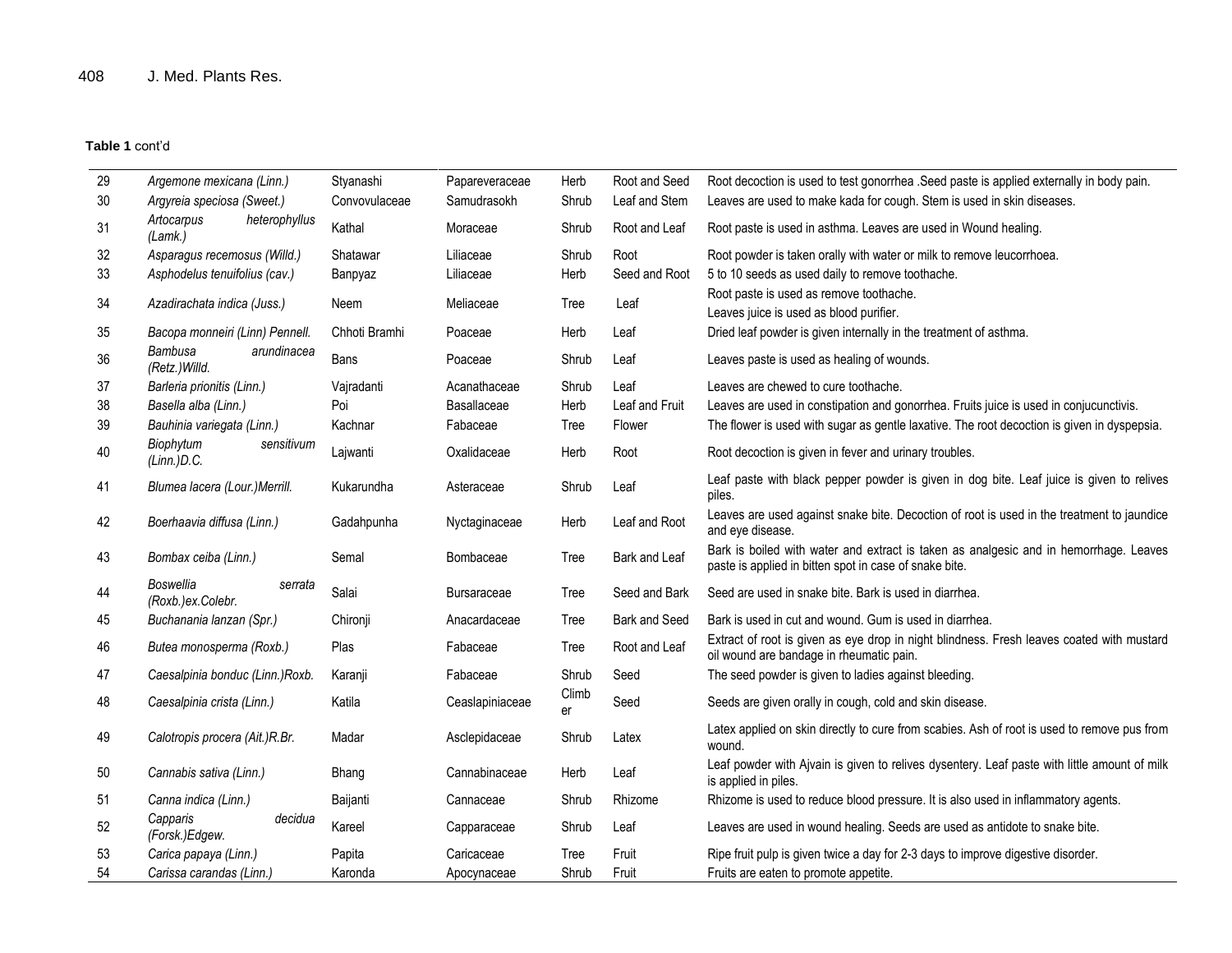| 55 | Casia fistula (Linn.)                            | Amaltas      | Fabaceae       | Tree        | Leaf and Root         | Paste of root is chew twice for 3 days against stomachache. Root pulp is used for asthma<br>respiratory disorder.                                                         |
|----|--------------------------------------------------|--------------|----------------|-------------|-----------------------|---------------------------------------------------------------------------------------------------------------------------------------------------------------------------|
| 56 | Casia obtusifolia (Linn.)                        | Panwad       | Fabaceae       | Shrub       | Leaf                  | 5-7 leaves are crushed and water extract is prepared filtered 3-4 drops are added in both nostril<br>at night time for asthma.                                            |
| 57 | Cassia occidentalis (Linn.)                      | Kasondhi     | Fabaceae       | Shrub       | <b>Whole Plant</b>    | Consume 60 ml of the decoction of the plants thrice a day against bronchial asthma.                                                                                       |
| 58 | Cassia tora (Linn.)                              | Chakwar      | Fabaceae       | Herb        | Seed and Root         | Seed powder and leaf juice is taken as remedy for flatulence and abdominal pain from intestinal<br>worms.                                                                 |
| 59 | Celastrus paniculatus (Linn.)                    | Kakundan     | Celastraceae   | Shrub       | Leaf and Seed         | Leaf juice is used in tumor and cancer. Seed oil is messaged in joint pain.                                                                                               |
| 60 | Chenopodium album (Linn.)                        | Bathua       | Chenopodiaceae | Herb        | Whole Plant           | Leaf powder with mishari is taken in cholera. Leaf paste is rubbed on scorpion bite and<br>honeybee bite.                                                                 |
| 61 | Catharanthus roseus (Linn.)                      | Sadabahar    | Apocynaceae    | Herb        | Leaf<br>and<br>Flower | Leaf extract mixed with bark and flower extract of Madhuca Langifolia is given on cup twice a<br>day for Asthma.                                                          |
| 62 | Chlorphytum tuberosum (Baker.)                   | Safed musli  | Liliaceae      | Herb        | Root and Leaf         | Roots are used in diuretic. Leaves are used in diarrhea and leucorrhoea.                                                                                                  |
| 63 | Citrullus colocynthis (Linn.)                    | Indrayan     | Cucurbitaceae  | Climb<br>er | Fruit                 | Fruits are used in constipation. Root is used in skin diseases.                                                                                                           |
| 64 | Citrus medica (Linn.)                            | Neebu        | Rutaceae       | Tree        | Fruit                 | Fruits juices are used in loo. Juices are used in digestion.                                                                                                              |
| 65 | Cleome gynandra (Linn.)                          | Hulia        | Cleomaceae     | Herb        | Leaf and Seed         | Leaves are used in treatment of rheumatism. Seeds are used in skin diseases, cough and<br>headache.                                                                       |
| 66 | Citrus sinensis (Wild.)                          | Khatta       | Ritaceae       | Tree        | Leaf and Fruit        | Juices are used in pimples itching and digestive disorder.                                                                                                                |
| 67 | Cordia myxa (Roxb.)                              | Lisora       | Boriginaceae   | Tree        | Leaf                  | Leaves are used in colic pain and whooping cough.                                                                                                                         |
| 68 | Cleome viscose (Linn.)                           | Hur-Hur      | Cleomaceae     | Herb        | Seed                  | The dried seed powder is mixed with sugar and administered orally twice a day for 7 days to<br>relieve body pain.                                                         |
| 69 | Clitoria ternatea (Linn.)                        | Aparajita    | Fabaceae       | Climb<br>er | Root                  | Roots are used in headache. Powder of leaves is used in urinary troubles.                                                                                                 |
| 70 | Coccinia grandis (Linn.) Voigt.                  | Kundaru      | Cucurbitaceae  | Climb<br>er | Leaf                  | Paste of root is used as eye drop once a day for three days for beauty sight.                                                                                             |
| 71 | Convolvulus arvensis (Linn.)                     | Hirni        | Convolvulaceae | Climb<br>er | Rood powder           | Root powder is used in constipation as purgatives.                                                                                                                        |
| 72 | Convolvulus<br>microphyllus<br>(Sieb.ex.spreng.) | Sankhpushapi | Convolvulaceae | Climb<br>er | Whole plant           | Ash of whole plant is used locally in skin disease.                                                                                                                       |
| 73 | Curculigo orchioides (Gaertn.)                   | Kali musli   | Hypoxydaceae   | Herb        | Rhizome               | The dried rhizome powder is mixed with honey and given to male to improve semen production.                                                                               |
| 74 | Curcuma longa (Linn.)                            | Haldi        | Zingibearceae  | Herb        | Rhizome               | Powder rhizome with milk is given in internal injuries. Dried rhizome is used in cough and cold.                                                                          |
| 75 | Cuscuta reflexa (Roxb.)                          | Amarbel      | Convolvulaceae | Climb<br>er | Bark and Leaf         | Plant juices warmed with mustard oil and wheat flour is applied on joint pain.                                                                                            |
| 76 | Cynodon dectylon (Linn.)Pers.                    | Doob         | Poaceae        | Herb        | Root                  | Root is used in fever and in intestinal injury.                                                                                                                           |
| 77 | Cyprus rotundus (Linn.)                          | Mootha       | Poaceae        | Herb        | Whole plant           | The whole plant along with young leaves of neem, black pepper and leaves of tulsi is made into<br>decoction. The decoction vapors are inhaled for treating malaria fever. |
| 78 | Datura innoxia (Mill.)                           | Dhatura      | Solanaceae     | Shrub       | Leaf                  | The leaves are gently heated on flame and applied on the face to remove pimples.                                                                                          |
| 79 | Datura metel (Linn.)                             | Kala Dhatura | Solanaceae     | Shrub       | Leaf and Fruits       | Make the juice of leaves and paste of the fruite.mix with gingili oil and consume 6 drop at bed<br>time for bronchial asthma.                                             |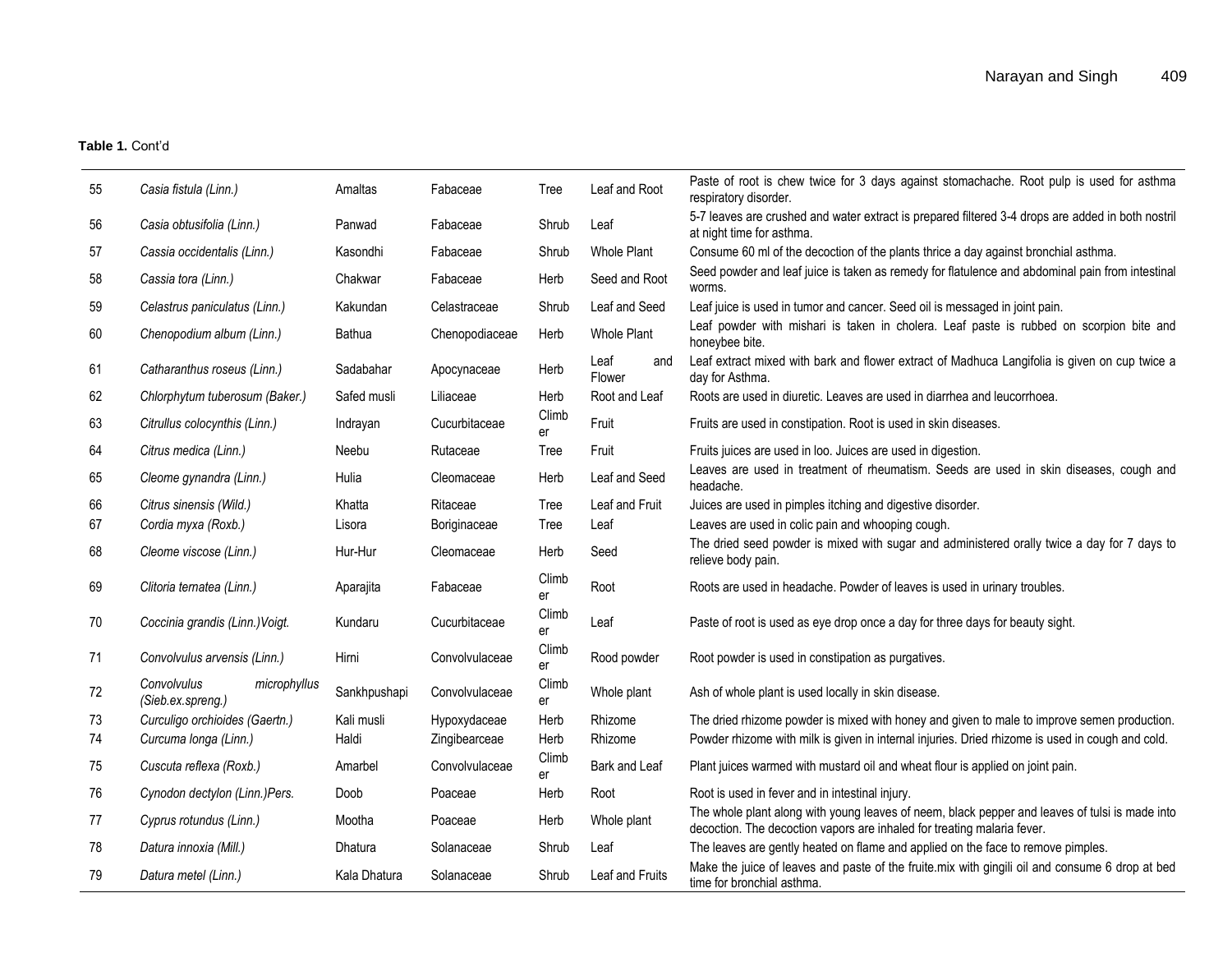| 80  | Dendrophthoe falcata (Linn.)                     | Banda        | Loranthaceae   | Herb        | Root and Stem         | Root is used in skin disease. Crushed stem is used as brain tonic and in menstrual disorder.                                                                 |
|-----|--------------------------------------------------|--------------|----------------|-------------|-----------------------|--------------------------------------------------------------------------------------------------------------------------------------------------------------|
| 81  | Desmodium gangeticum<br>(Linn.)<br>D.C.          | Salparni     | Fabaceae       | Shrub       | Root and Leaf         | Root paste mixed with water is given in dysentery up to three times a day. Paste of leaves is<br>used in hair fall.                                          |
| 82  | Dioscoera bulbifera (Linn.)                      | Ratalu       | Dioscoraceae   | Climb<br>er | Root and Leaf         | Boiled root tuber is taken orally to reduce body heat. Leaf Powder and black pepper is given in<br>cold and cough.                                           |
| 83  | Diospyros melanoxylon (Roxb.)                    | Tendu        | Ebenaceae      | Tree        | Stem and Fruit        | A piece of stem bark is chewed thrice a day to remove throat infection. Few ripen fruits are eaten<br>to remove cough.                                       |
| 84  | Drypetes roxburghii (Wall.) Huru.                | Putrajivi    | Euphorbiaceae  | Tree        | Leaf                  | Leaves juices are used in wash on affected wound.                                                                                                            |
| 85  | Echinops echinatus (Roxb.)                       | Gokrul       | Asteraceae     | Herb        | Root and Stem         | The root or stem 8 cm long crushed and the paste mixed with water is given once to pregnant<br>ladies for easy delivery.                                     |
| 86  | Eclipta prostrata (Linn.)                        | Bhringraj    | Asteraceae     | Herb        | Leaf                  | Leaves paste with black pepper powder is given as blood purifier and in piles.                                                                               |
| 87  | Euphorbia hirta (Linn.)                          | Dudhi        | Euphorbiaceae  | Herb        | Leaf                  | Leaf paste with ghee is applied on wound. Leaf juices are given to check vomiting.                                                                           |
| 88  | Emblica officinalis (Gaertn.)                    | Awla         | Euphorbiaceae  | Tree        | Leaf and Fruit        | Leaf juices are used in dysentery and gonorrhea. The fruits are used in treatment of diabetes.                                                               |
| 89  | Euphorbia indica (Lamk.)                         | Chhoti dudhi | Euphorbiaceae  | Herb        | Leaf and Root         | Leaves are used in diarrhea and dysentery. Root is used in leucorrhoea.                                                                                      |
| 90  | Euphorbia ligularia (Roxb.)                      | Sehund       | Euphorbiaceae  | Herb        | Leaf                  | Leaf paste with ghee and powder of black pepper is given in snakebite.                                                                                       |
| 91  | Ficus benghalensis (Linn.)                       | Baru         | Moraceae       | Tree        | Latex                 | The latex is used to treat dysentery, diarrhea and piles.                                                                                                    |
| 92  | Ficus cairica (Linn.)                            | Anjir        | Moraceae       | Tree        | Leaf                  | Leaves are used in liver tonic. It is also used in respiratory troubles.                                                                                     |
| 93  | Ficus recemosa (Linn.)                           | Gular        | Moraceae       | Tree        | Leaf and Fruit        | Fresh juice of leaf is given with water for about 10 days to treat gastrointestinal problems. Dried<br>fruits taken with warm water are helpful in diabetes. |
| 94  | Ficus religiosa (Linn.)                          | Pipal        | Moraceae       | Tree        | <b>Bark</b>           | Bark 50 g crushed with 5 g curcuma domestica powder is applied externally for skin disorder.                                                                 |
| 95  | Ficus glomerata (Linn.)                          | Gular        | Moraceae       | Tree        | <b>Bark and Fruit</b> | Bark Paste is used in dysentery. Fruit is used in heart disease.                                                                                             |
| 96  | Fumaria indica (Haussk.)Pug.                     | Pitapara     | Fumaraceae     | Herb        | Root                  | The root paste is applied externally in skin disease.                                                                                                        |
| 97  | Flacourtica indica (Burm.f.)                     |              | Flacourtaceae  | Tree        | Leaf and Root         | The leaf is used in Jaundice and the roots are used diuretic disease.                                                                                        |
| 98  | Gloriosa superba (Linn.)                         | Kariyar      | Liliaceae      | Climb<br>er | Rhizome and<br>Root   | Rhizome is used as antidote to snake bite. Root is used in rheumatic pain.                                                                                   |
| 99  | Gossypium herbaceum (Linn.)                      | Kapas        | Malveceae      | Tree        | Root                  | Root powder is given in menstrual problems. Seed powder is given to increase lactation.                                                                      |
| 100 | Grewia asiatica (Auct.)                          | Phalsa       | Tiliaceae      | Tree        | Fruit and Bark        | Fruits juice is digestive. Bark is used in rheumatic pain and fever.                                                                                         |
| 101 | Gymnema sylevestre (Retz.)R.Br.                  | Gulmarg      | Asclepiadaceae | Climb<br>er | Leaf                  | Consume 5 g of dried leaf in 50 ml of cow's milk twice a day for diabetes.                                                                                   |
| 102 | Helictres isora (Linn.)                          | Maror phali  | Sterculaceae   | Shrub       | Whole plant           | The aqueous extract of the seed in small amount is given to children in dysentery.                                                                           |
| 103 | Hibiscus rosa sinensis (Linn.)                   | Gurhal       | Malveceae      | Shrub       | Fruit                 | Boils equal amount of crushed root, leaf and bark bud in half glass of water. It is given to control<br>dermatitis.                                          |
| 104 | Hordeum vulgare (Linn.)                          | Jau          | Poaceae        | Herb        | Seed and Leaf         | Seed is used in stomach disorder. Leaf juices are used as rejuvenator.                                                                                       |
| 105 | Hemidesmus indicus (Linn.)R.Br.                  | Ananathmool  | Asclepiadaceae | Shrub       | Leaf                  | The leaves paste are used in Cough and skin disease.                                                                                                         |
| 106 | Holarrhena antidysenterica (Wall.)               | Khirni       | Apocynaceae    | Tree        | Fruit                 | The fruits paste is given in stomachache.                                                                                                                    |
| 107 | Holoptelea<br>integrifolia<br>(Roxb.)<br>Planch. | Chil bil     | Ulmaceae       | Tree        | Bark and Root         | Leaves are made into paste and applied over the body to remove ringworm.                                                                                     |
| 108 | (Schum.)<br>Hygrophila<br>auriculata<br>Heine.   | Talmakhana   | Acanthaceae    | Herb        | Whole plant           | Whole plants are applied to treat body swelling.                                                                                                             |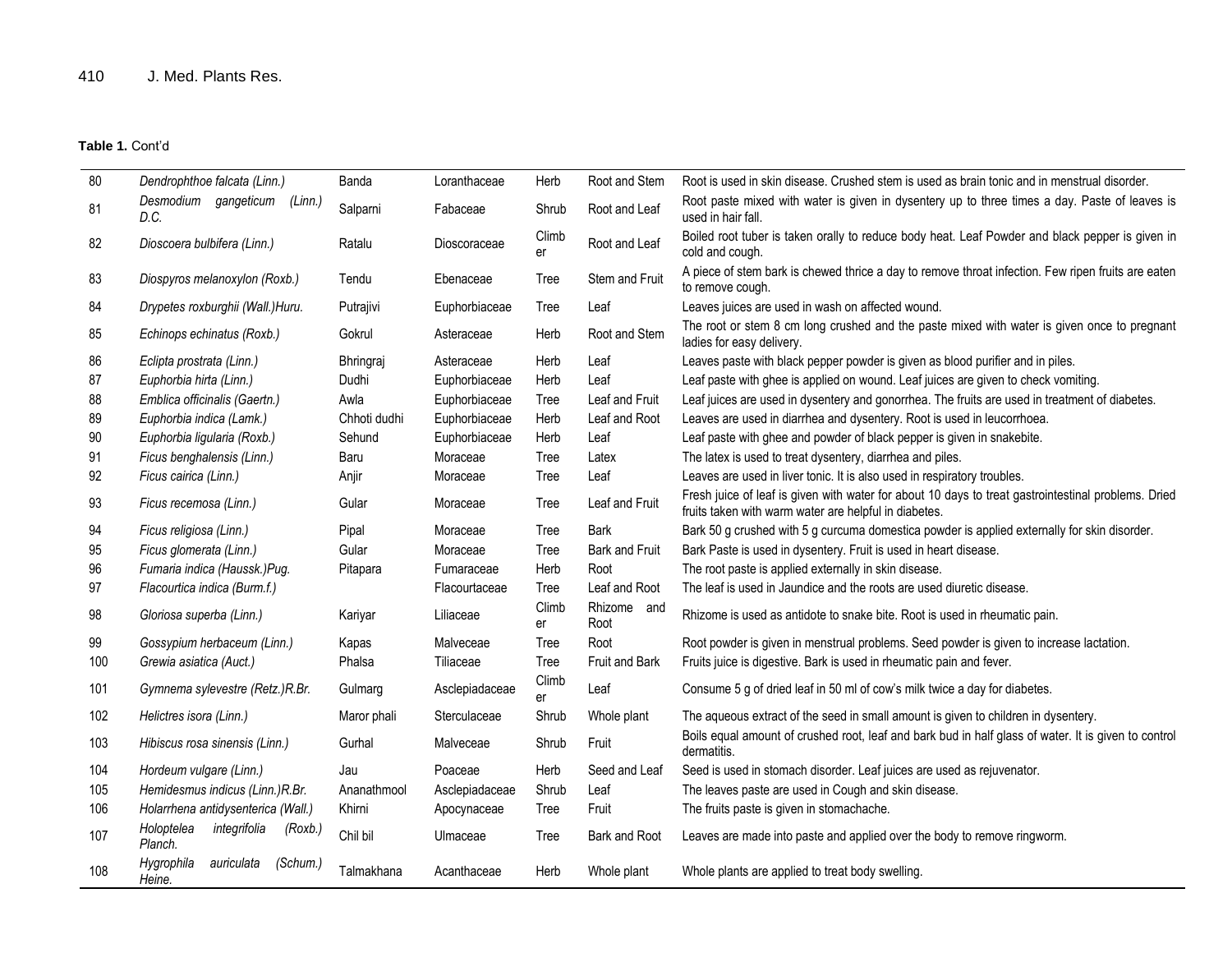| 109 | Hyptis suaveolens (Linn.) Poit.          | Bantulsi      | Laminaceae     | Herb    | Leaf and Root          | Leaves are used in wound healing. Roots are used as antidote to snake bite.                                                                                |
|-----|------------------------------------------|---------------|----------------|---------|------------------------|------------------------------------------------------------------------------------------------------------------------------------------------------------|
| 110 | Ipomoea aquatica (Forsk.)                | Karemu        | Convolvulaceae | Herb    | Leaf                   | Leaves paste is applied over the body to cure itching.                                                                                                     |
| 111 | Jatropha gossypifolia (Linn.)            | Banren        | Euphorbiaceae  | Herb    | Whole plant            | Twig is used as toothbrush to cure toothache.                                                                                                              |
| 112 | Jacaranda mimosifolia (Don.)             | Gulmohar      | Bignoniacaea   | Tree    | Bark and Leaf          | Bark is used in skin problems. Leaves are used in syphilis and gonorrhea.                                                                                  |
| 113 | Justicia adhatoda (Linn.)                | Adusa         | Acanthaceae    | Shrub   | Leaf and Root          | 10 g the fresh leaves made into a paste is externally applied twice a day to treat ringworms.                                                              |
| 114 | Lablab purpureus (Linn.)                 | Sem           | Fabaceae       | Climber | Root                   | Roots are used as antihelminthic. Leaves are used in cough and skin diseases.                                                                              |
| 115 | Lawsonia inermis (Linn.)                 | Mehndi        | Lytharaceae    | Shrub   | Leaf                   | Leaf paste is applied for leprosy burn and skin diseases.                                                                                                  |
| 116 | cephalotus<br>Leucas<br>(Roth.)Spreng.   | Khumbi        | Laminaceae     | Herb    | Leaf                   | Leaves are chewed and paste is messaged over gums and teeth to cure mouth ulcer. Leaf<br>decoction is applied over forehead to get relieves from headache. |
| 117 | Limonia acidissima (Linn.)               | Kaitha        | Rutaceae       | Tree    | Fruit                  | Fruits pulp is given in diarrhea and dysentery.                                                                                                            |
| 118 | Linum usatissimum (Linn.)                | Tisi          | Linaseae       | Herb    | Seed                   | Crushed seeds are used as poultice on wound and carbuncles. Sweet cakes made from<br>seeds are given to the women after childbirth.                        |
| 119 | Loranthus longifolia (Wall.)             | Banda         | Loranthaceae   | Shrub   | Root and Leaf          | Root is used in menstrual disorder. Leaves are used in wound and ulcer                                                                                     |
| 120 | Luffa acutangula (Linn.)                 | Jangali torai | Cucurbitaceae  | Climber | Seed and Fruit         | Seeds are used in constipation. Fruits are used in jaundice.                                                                                               |
| 121 | Madhuca<br>longifolia<br>(Koen.)Mac.Br.  | Mahua         | Sapotaceae     | Tree    | Seed                   | The seeds oil is used for cooking food. Decoction of flower boiled in water is given twice a day<br>against cold cough and headache.                       |
| 122 | Mentha spicata (Linn.)                   | Poodina       | Laminaceae     | Herb    | Leaf                   | Leaves extract is given in vomiting and indigestion.                                                                                                       |
| 123 | Mimosa pudica (Linn.)                    | Chhuimui      | Fabaceae       | Shrub   | Leaf and Root          | 10 g of the leaves paste is externally applied three a day to treat eczema. Extract of root and<br>leaves is used as drug for intestinal problems.         |
| 124 | Momordica<br>dioica<br>(Roxb.)ex. Wlild. | Kheksa        | Cucurbitaceae  | Climber | Leaf                   | Leaves paste are applied in body swelling.                                                                                                                 |
| 125 | Moringa oleifera (Lamk.)                 | Saijan        | Moringaceae    | Tree    | Leaf                   | Young leaves are taken before breakfast for diabetes.                                                                                                      |
| 126 | Mucuna prurience (Linn.) D.C.            | Kevanch       | Fabaceae       | Climber | Fruit and Seed         | Fruits are used in worm affections. Seeds are used as aphrodisiac.                                                                                         |
| 127 | Murraya koenigii (Linn.)Spreng.          | Meethi Neem   | Rutaceae       | Shrub   | Leaf                   | Leaves and bark are used in cough, rheumatism and hysteria.                                                                                                |
| 128 | Magnifera indica (Linn.)                 | Aam           | Anacardiaceae  | Tree    | Seed and Leaf          | One teaspoon seed powder is taken in empty stomach for 21 days for diabetes.<br>Leaves Paste is use daily to increase sperm formation.                     |
| 129 | Musa paradisiaca (Auct.)                 | Kela          | Musaceae       | Herb    | Fruit<br>and<br>Flower | Fruits with black pepper are taken in respiratory problems. Flower is used in diabetes and<br>genital disorder.                                            |
| 130 | Nelumbo nucifera (Willd.)                | Kamal         | Nelumbonaceae  | Herb    | Fruit                  | Crushed fruits are given with water three times a day to check vomiting in children.                                                                       |
| 131 | Nerium indicum (Mill.)                   | Kaner         | Apocynaceae    | Herb    | Seed                   | Seeds are burnt to ashes, mixed with mustard oil and it is applied over wound.                                                                             |
| 132 | Nycthanthes arbor (Linn.)                | Harsingar     | Oliaceae       | Tree    | Seed                   | Seeds paste is applied over scalp in baldness.                                                                                                             |
| 133 | Ocimum sanctum (Linn.)                   | Tulsi         | Laminaceae     | Herb    | Leaf                   | Juice of leaves is applied externally in case of night blindness. Leaf juices are dropped in ear<br>to relives earache. Leaf is also used for cough.       |
| 134 | Ocimum basillicum (Linn.)                | Kali tulsi    | Laminaceae     | Herb    | Leaf                   | Heat the leaf with coconut oil and apply the oil as ear drop. Leaves are used to form kada in<br>cough and cold.                                           |
| 135 | Oxalis debilis (D.C.)                    | Khatti Booti  | Oxalidaceae    | Herb    | Leaf                   | Leaves are used in diarrhea, fever, scurvy and piles.                                                                                                      |
| 136 | Phyllanthus emblica (Linn.)              | Awla          | Euphorbiaceae  | Tree    | Leaf and Fruit         | Leaves juices are used in diarrhea and dysentery. Fruits are used in constipation and<br>diabetes.                                                         |
| 137 | Psidium gujava (Linn.)                   | Amrud         | Myrtaceae      | Tree    | Leaf and Fruit         | Leaves and fruited are used in mouth ulcer, Sore throat, and diarrhea.                                                                                     |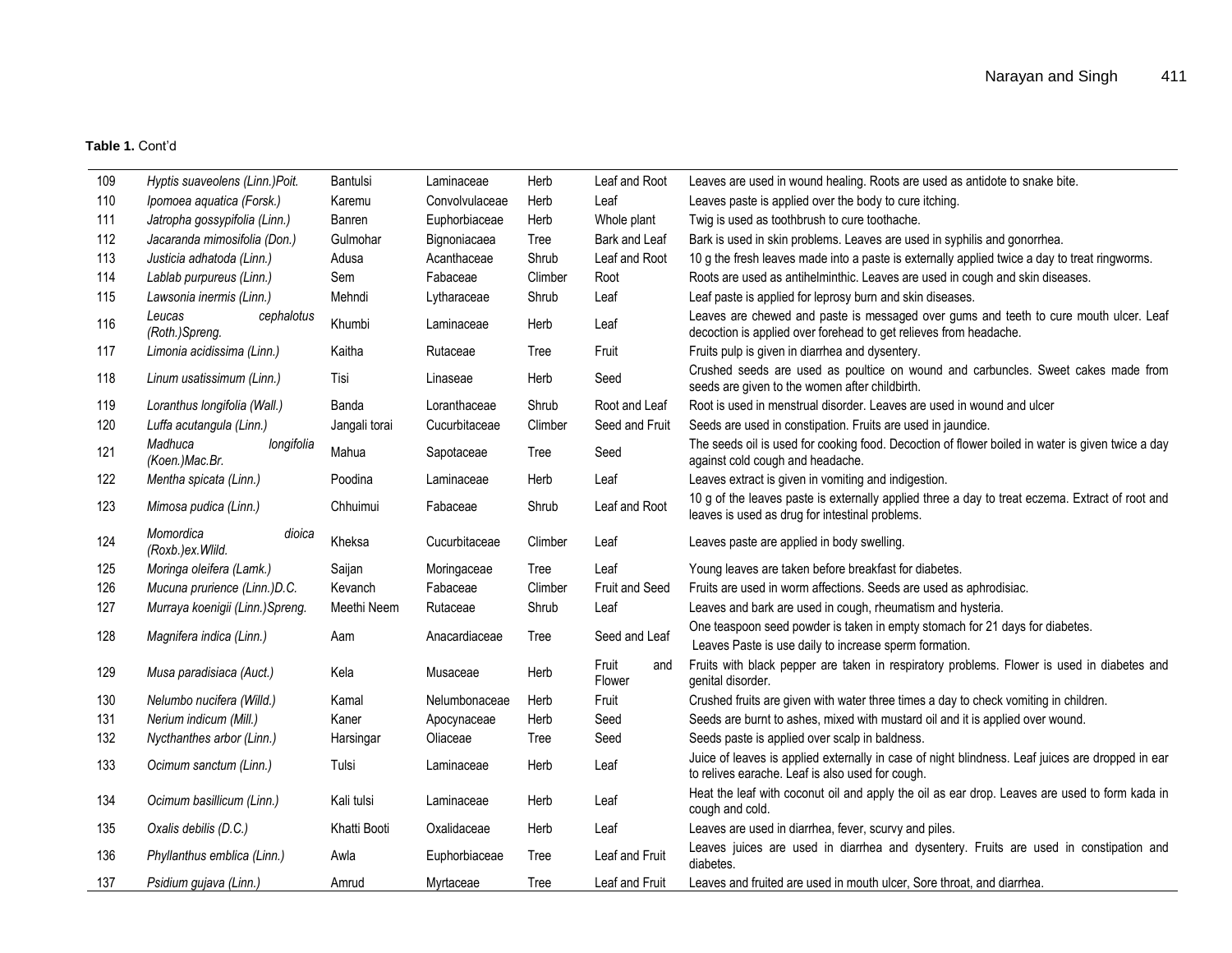| 138 | Phyllanthus<br>(Webst.)      | fraternus  | Bhui            | Euphorbiaceae   | Herb    | whole plant            | About 10 g paste of whole plant is given thrice daily for one week for both infective hepatitis<br>and chronic liver problems.                         |
|-----|------------------------------|------------|-----------------|-----------------|---------|------------------------|--------------------------------------------------------------------------------------------------------------------------------------------------------|
| 139 | Pterocarpus<br>(Roxb.)       | marsupium  | Vijay sal       | Fabaceae        | Tree    | Stem                   | Dried stem powder are used in tuberculosis and asthma.                                                                                                 |
| 140 | Physalis minima (Linn.)      |            | Rasbhari        | Solanaceae      | Herb    | Leaf                   | Powdered leaves are given with cow milk to cure leucorrhoea.                                                                                           |
| 141 | Plumbago zeylanica (Linn.)   |            | Chitrak         | Plumbaginaceae  | Shrub   | Root                   | Decoction of root is given in urinary troubles.                                                                                                        |
| 142 | Pueraria<br>(Wild.)D.C.      | tuberose   | Patalkumhara    | Fabaceae        | Climber | Tubor                  | Tuber increase lactation in females.                                                                                                                   |
| 143 | Pygmeopermna<br>(Roxb.)Mold. | herbacea   | Gathiavaad      | Verbanaceae     | Shrub   | Root                   | Root paste is applied for arthritis. Whole plant make into pills and given three times for<br>rheumatism.                                              |
| 144 | Rauwolfia<br>Linn.)Benth.    | serpentina | Sparghandha     | Apocynaceae     | Shrub   | Root                   | Root powder is mixed with black pepper and one teaspoon is taken with a cup of water is given<br>in labor pain.                                        |
| 145 | Ricinus communis (Linn.)     |            | Arandi          | Euphorbiaceae   | Shrub   | Seed oil               | Leaf juice mixed with 7 cumin seed is used internally for jaundice.                                                                                    |
| 146 | Rumex dentatus (Linn.)       |            | Jangali palak   | Polygoniaceae   | Herb    | Whole plant            | Whole plant decoction is used against sunstroke giving cooling effect to body.                                                                         |
| 147 | Sesamum indicum (Linn.)      |            | Tilli           | Pedialaceae     | Tree    | Seed                   | Seed oil are given a day in urinary troubles.                                                                                                          |
| 148 | Shorea robusta (Gaertn.f.)   |            | Sekhua          | Diptercarpaceae | Tree    | Seed                   | Seeds powdered are given internally for stomach pain. Gum mixed with curd is given in<br>dysentery.                                                    |
| 149 | Sida cardifolia (Linn.)      |            | Khareti         | Malvaceae       | Herb    | Root, Bark and<br>Seed | Root and bark decoction is given with milk and sugar during frequent maturation. Seeds are<br>used in leucorrhoea.                                     |
| 150 | Solanum nigrum (Linn.)       |            | Makoy           | Solanaceae      | Shrub   | Leaf                   | The paste of leaves is used with aloe vera for rheumatism and skin disease. Fresh leaves juice<br>twice a day for jaundice.                            |
| 151 | Solanum<br>(Burm.f.)         | surattense | Pili Bhattkatia | Solanaceae      | Shrub   | Root                   | Decoction of root in given in urinary disease. Root extract is used in cough. Extract of whole<br>plant is used to check hair falling.                 |
| 152 | Sphaeranthus indicus (Linn.) |            | Mundi           | Astearceae      | Herb    | Flower                 | Plant extract with castor oil and cumin seed taken for bleeding piles.                                                                                 |
| 153 | Syzygium cuminii (Linn.)     |            | Jamun           | Myrtaceae       | Tree    | Bark and Leaf          | Fresh juice of bark is given with goat's milk in diarrhea.                                                                                             |
| 154 | Stercularia urens (Roxb.)    |            | Katera          | Sterculaceae    | Tree    | Root                   | Root powder is given in malaria fever.                                                                                                                 |
| 155 | Tagetes erecta (Linn.)       |            | Genda           | Asteraceae      | Herb    | Leaf                   | Leaves are used in cut and wound. Leaf juice is used in earache.                                                                                       |
| 156 | Tamarindus indica (Linn.)    |            | Imli            | Fabaceae        | Tree    | Bark and Leaf          | Its leaves are used along with Curcuma longa and allium cepa to cure injury.                                                                           |
| 157 | Tephrosia<br>(Linn.)Pers.    | purpurea   | Sarpunkha       | Fabaceae        | Herb    | Seed Powder            | Seed powder is used as antihelmenthic. Seed oil is applied externally in skin disease. Extract<br>of whole plant is used in liver and spleen disorder. |
| 158 | Terminalia<br>(Gaertn.)Roxb. | bellerica  | Bahera          | Combretaceae    | Tree    | Fruit                  | Fruits are used as trifla churna as an ayurvedic medicine for stomach.                                                                                 |
| 159 | Terminalia chebula (Retz.)   |            | Harra           | Combretaceae    | Tree    | Fruit                  | One teaspoon of ground powder of fruits is given internally with water with once daily before<br>going to bed to cure chaste pain.                     |
| 160 | Terminalia<br>(Roxb.ex.D.C.) | arjuna     | Kahua           | Combretaceae    | Tree    | Bark                   | Bark is boiled with water and after boiling water is taken internally in empty stomach for heart<br>and liver.                                         |
| 161 | Tinospora<br>(Linn.) Merr.   | cardifolia | Giloy           | Menispermaceae  | Climber | Whole plant            | Whole plant decoction is taken internally for rheumatism. Plant juice is taken against stomach<br>disorder.                                            |
| 162 | Tridax procumbens (Linn.)    |            | Phulni          | Asteraceae      | Herb    | Whole plant            | The paste of whole plant is used to stop bleeding caused by outer stroke.                                                                              |